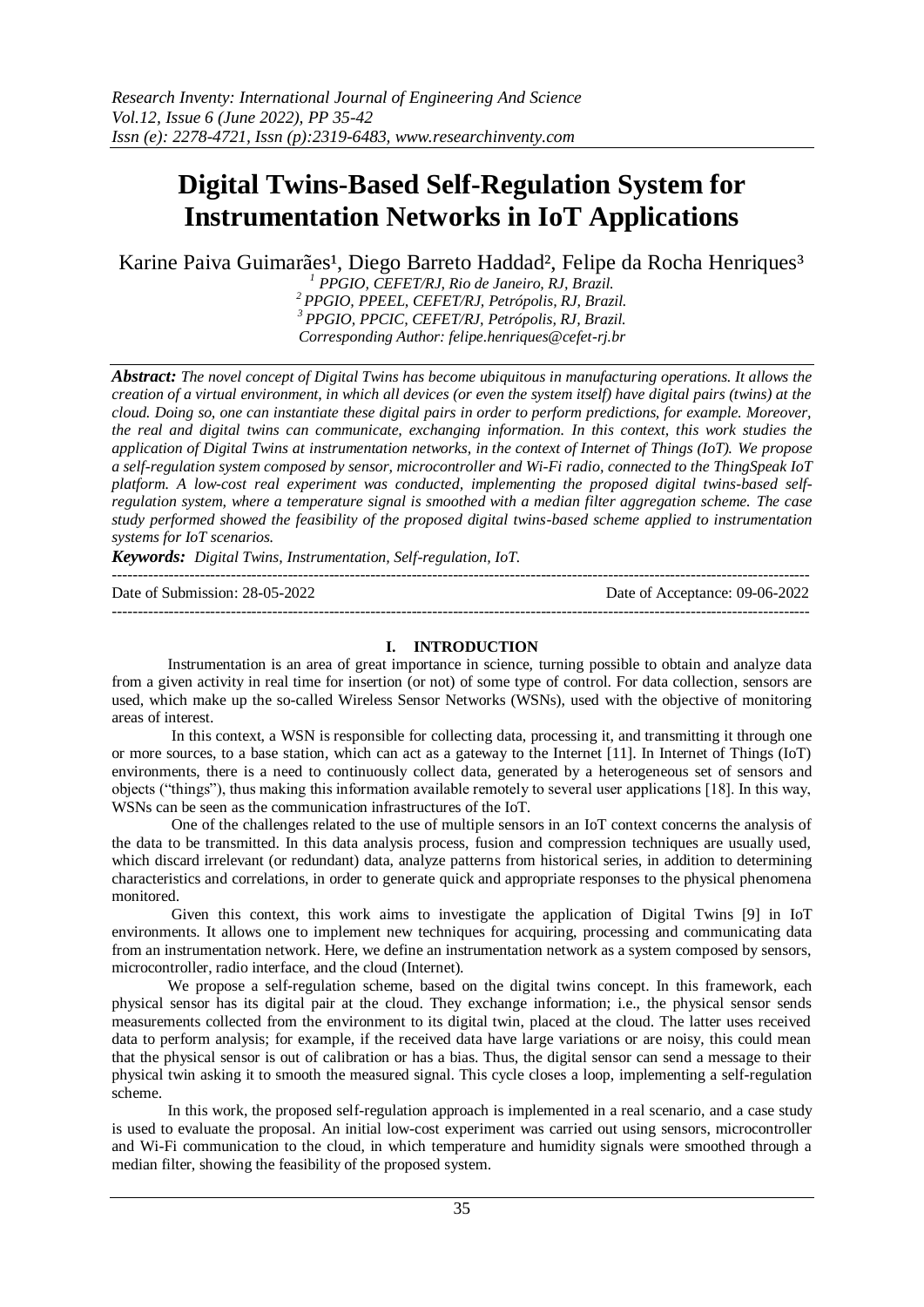The rest of this work is structure as follows: Section II presents some fundamental concepts: the Internet of Things and the digital twins. The literature review is presented in Section III, clustering the applications of the digital twins concept in industry, communications and IoT / Network / Protocols. The proposed system and the results from the case study are presented in Section IV. Finally, conclusions are discussed in Section V.

## **II. FUNDAMENTAL CONCEPTS**

## **2.1 Internet of Things**

Today, IoT has become a popular term to describe eironments in which Internet connectivity and computing power extend to a variety of objects, devices, sensors, and other everyday items; that is, the IoT implies an interplay between the real (physical) and digital (virtual) worlds, where physical entities have digital parts and virtual representation on the Internet. Thus, "things" become aware of the context and can feel, communicate, interact, exchange data, information and knowledge [18].

In IoT environments, there is a need to collect data continuously generated by a heterogeneous set of sensors and objects, as well as to make this information available remotely to different applications and users. Through the use of intelligent decision-making algorithms, based on the information collected, quick and appropriate responses to physical phenomena can be given. These intelligent algorithms can be used to discard irrelevant data, analyze patterns from historical data, determine semantic and static characteristics and correlations, as well as increase scalability and robustness in IoT environments [18].

This means that the IoT was born with the aim of integrating the physical world with the virtual world using the Internet as the mean to communicate and exchange information. In addition, in order to provide seamless communication and interaction between real-world objects anytime and anywhere, today's complex interoperability problems must be solved. Many applications related to IoT are being implemented, generating solutions in different domains and environments. The applications are varied, covering several areas such as health, transport, agriculture, energy, industry and tourism, which makes IoT an interdisciplinary subject [16].

The Internet of Things can be seen as a paradigm for the evolution of the Internet in the coming years, and it predicts that everyday objects will increasingly gain processing, communication and sensing capabilities. This vision makes room for these objects to be incorporated into computer networks and start to interact autonomously, promoting a broad integration of the physical and digital world [7]. Within this perspective, applications become capable of employing the IoT infrastructure to perform computation in a widely distributed way and even providing proactive human-machine interfaces.

In the IoT domain, simple data aggregation techniques (arithmetic averages, median, the search for maximums and minimums, among others) have been used to reduce data traffic in order to decrease the energy consumption of sensor nodes [17], [6]. However, the efficiency of data aggregation algorithms depends on the correlation between the data generated by the different sources of information [5]. The correlation can be spatial, when the values generated by nearby sensors are related; temporal, when sensor readings change slowly over time; or semantics, when information from different data packages can be classified under the same semantic group, such as data generated by sensors placed in the same room.

This aspect favors the elimination of redundancy (one of the goals of data aggregation techniques), but also ensures data accuracy. This is important, as this summarization of data can represent a loss in accuracy [2], which is a typical requirement for many applications of WSNs and instrumentation systems in general. Accuracy can be defined as the degree of proximity between the observed measurement and its actual value [12]. With an efficient correlation of the original data, it is possible to achieve a greater reduction in the amount of data for the same accuracy of the aggregated data.

## **2.2 Digital Twins**

The concept of a digital twin was initially introduced by Michael Grieves in [9] in the industry, as a virtual replica of something being produced. The basic idea is to be able to compare the digital representation with the projected product in the physical world, in order to obtain a better understanding of what is being produced.

According to [10], the product development process (its life cycle) can be started in the virtual world, creating a prototype (or project) of a given product. In this way, tests can be carried out, formats evaluated, and a three-dimensional model of the product created, until a version that is considered adequate, according to its specifications, is reached. From there, the physical twin is created, from the proper validation of the virtual product. In addition, several instances of the digital twin can be created, allowing simulations and tests necessary for the proper validation of the product, thus reducing manufacturing costs.

One can think of other advantages and applications of using the concept of digital twins. For example, three-dimensional virtual replicas of machines can be used in employee training, preventing production from being stopped.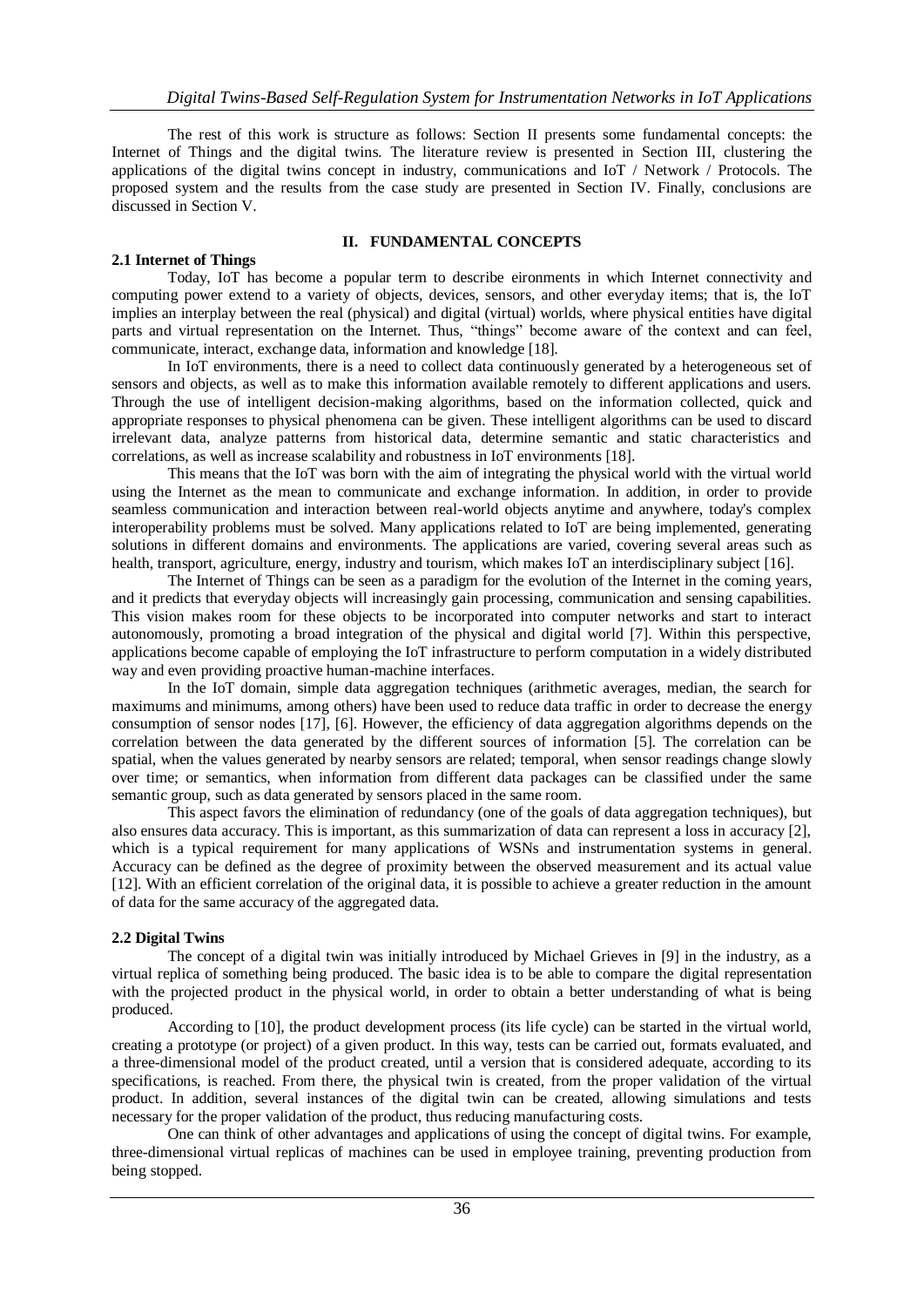The information obtained by the physical twin, and transmitted to the virtual replica, can be used to feed instances in the digital world in order to perform tests or predictions about the physical product. On the other hand, the analyzes performed by the virtual instances can serve to improve the performance of the real product. Thinking about an instrumentation system, a digital twin of a given sensor can be instantiated in the virtual domain and the information obtained in this domain can be used to evaluate the quality of the measurements performed. If the real sensor is subject to noise or some measurement error, which is perceptible in the virtual world, an instance of the digital twin can be used to implement some systematic error reduction techniques [12], to be replicated by the real sensor. This allows the system to self-regulate through communication between the twins, which is, in turn, the proposal of this paper.

One way to implement the concepts of digital twins is from the communication infrastructure of the Internet of Things. In this sense, one can imagine that every device (or "thing") can have a replica in the virtual world; more specifically, in the "cloud". Therefore, IoT and cloud computing can be combined to provide communication between the twins.

Digital twins are also expected to form a network, a "Digital Twin Web", in the future. Digital Twin Web follows a similar structure to the World Wide Web and consists of meta-level digital twins that are described as digital twin description documents and distributed via Digital Twin Web servers. Standards must be established before the Digital Twin Web can be used efficiently, and having an easily accessible server implementation can foster the development of those standards. Twinbase is an open-source, Git-based Digital Twin Web server developed with user friendliness in mind. Twinbase stores digital twin documents in a Git repository, modifies them with Git workflows, and distributes them to users via a static web server, from which the documents can be accessed via a client library or a regular web browser. Twinbase is built with GitHub repository, Pages, and Actions, but can be extended to leverage other providers or self-hosting. Autiosalo et al. described the underlying architecture of Twinbase to support the creation of derivative and alternative server implementations [3]. The Digital Twin Web requires permanent, globally accessible, and transferable identifiers to function properly, and to address this issue, in [3], the concept of digital twin identifier registry was also introduced. Performance measurements showed that the median response times for fetching a digital twin document from Twinbase varied between 0.4 and 1.2 seconds depending on identifier registry.

In terms of communication, the concept of Data Link was first presented by Autiosalo et al. at the conceptual level [3]. However, Ala-Laurinaho et al. presented a way to implement the Data Link in practice and included a proof of concept for this implementation [1]. The idea of the Data Link is to provide a single access point to all data available on the physical entity. The paper proposes an API (Application Programming Interface) Gateway for linking the systems (or features) that form a digital twin. The API gateway simplifies the communication between these services by forwarding messages and taking care of authentication. Data Link provides information about the digital twin and its features via a user interface. The information is stored in a YAML document, the format which authors of [1] standardize to allow the implementation of Digital Twin Web (DTW). DTW is analogous to the document-based World Wide Web (WWW) but made for digital twins.

# **III. LITERATURE REVIEW**

Most approaches on using Digital Twins focus to solve a particular problem (e.g., equipment health monitoring, product design, system design, quality evaluation). However, a unified DT framework to be used in multiple coordinated applications (scheduling/dispatching, rerouting, self-organization and optimization, etc.) is still needed. Qamsane et al. proposed a unified DT platform that operates within a Software-Defined Control (SDC) framework for flexible control reconfiguration of smart manufacturing systems [14]. The proposed DT platform uses historical and real-time data to provide the SDC controller with a centralized view that is used to provide comprehensive DT capabilities such as to predict and detect anomalies, monitor equipment health, monitor production in real-time, optimize scheduling/dispatching, improve the system self-organizing and learning, and propose novel control plans.

The advances of the Internet, Internet of Things (IoT), big data, cloud computing, and artificial intelligence (AI) brought valuable opportunities to many industries. In manufacturing, the big data involve a large volume of structured, semi-structured and unstructured data generated from the product lifecycle. The increasing digitalization of manufacturing is opening up opportunities for smart manufacturing. The manufacturing data are collected in real-time and automatically by IoT. Collecting and analyzing a large volume of manufacturing data to find laws and knowledge has become the key of smart manufacturing. Meanwhile, the digital twin breaks the barriers between the physical world and the cyber (physical) world of manufacturing. In [15] the concepts of big data and digital twin were reviewed. In addition, the data sources, data processing and data applications of big data in manufacturing are discussed, as well as the applications of digital twin in manufacturing. The similarities and differences between big data and digital twins in manufacturing are compared from different aspects, including the general and data perspectives, as well as their respective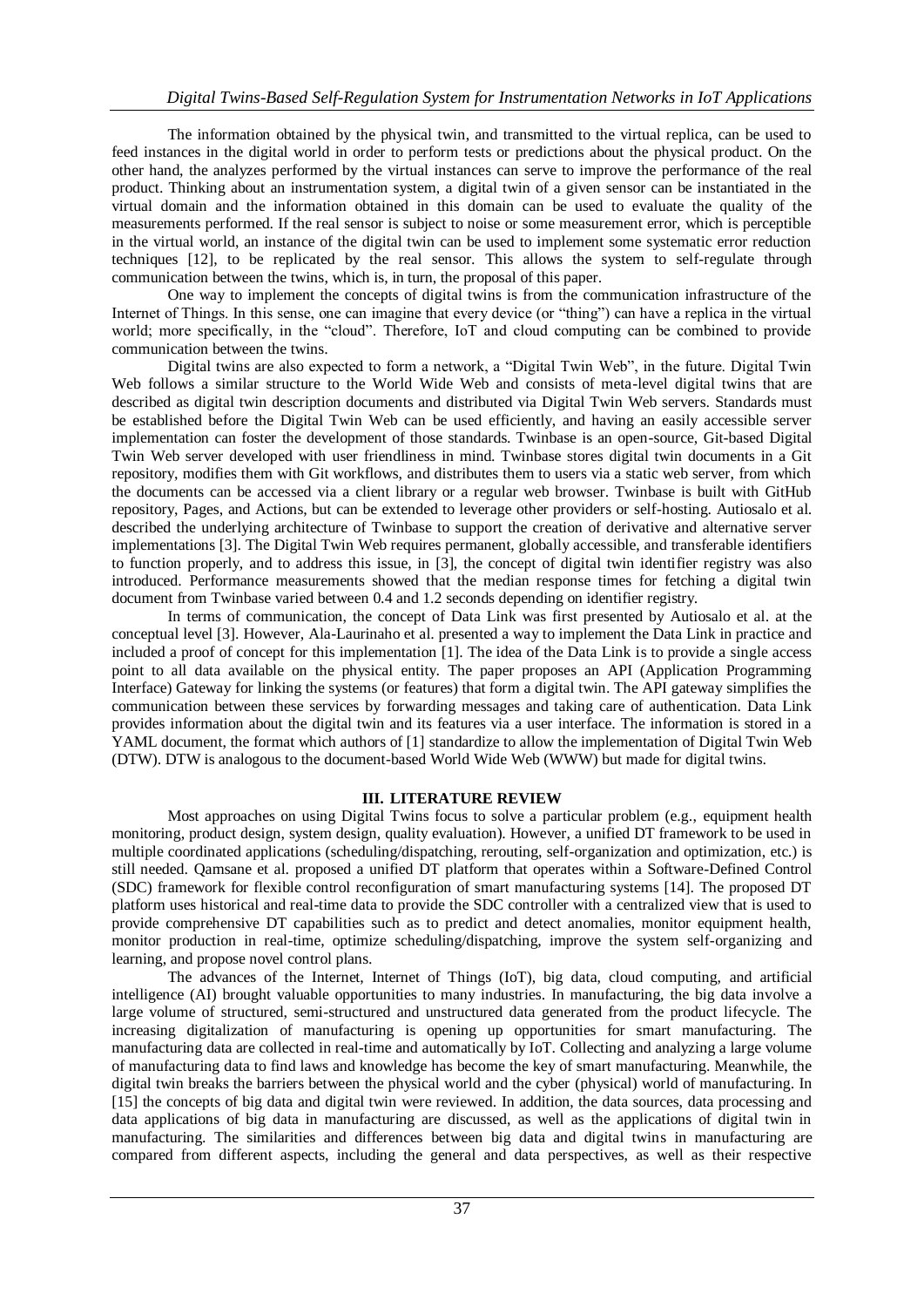advantages are discussed. The complementarity of digital twins and big data is discussed. Moreover, how the digital twins, big data and services are joined up to promote smart manufacturing is illustrated in [15].

Work in [13] presents a concept of cloud Digital Twin for 5G networks aiming to perform continuous assessment, monitoring and proactive maintenance through the closed-loop data from physical entities to the virtual counterparts and vice-versa. Within the 5G DT, the digital 5G model is run alongside with the physical 5G network to perform operational predictions, and enforce optimized decision into the living network and associated services. A 5G DT architecture allows the virtual 5G DT to start with a simple form and then by employing AI mechanisms, it would evolve to become a more comprehensive model achieving better precision through the assistance of data updating. The DT technology allows for easy and cost-effective access to 5G with highly flexible and repeatable development approaches. It enables proactive modelling of data traffic and security risks for test/validation purpose, driving operational and energy efficiency, helping accelerate the research and time-to-market for new disruptive services.

The structure of the digital environment, presented in [8] as an element of the "digital twin" technology, allows for optimizing energy consumption in a complex technological system for the production of phosphorus from apatite-nepheline ore waste. The digital environment is based on computational intelligence methods, such as deep neural networks, which make it possible to conduct automated deep analysis for large volumes of technological data. A significant number of optimization parameters leads to a polyextremity of the response surface of the optimality criterion (total energy consumption by the technological system). Therefore, to ensure global optimization, simple enumeration of the criterion values at various parameter combinations was used. The contribution of the presented study ([8]) for the information support of chemical energy technological system (CETS) lies in the developed structure and software of the digital twin environment (DTE), which allows for optimizing CETS functioning according to energy and resource efficiency. The results of the numerical experiment demonstrate the capabilities of the created software and the efficiency of the proposed multistage optimization procedure.

Work in [4] introduced an approach for a modeling and simulation-based engineering methodology linking different engineering perspectives for a better handling of the complexity in the development process of complex technical systems. A central aspect is the consequent use of models at each stage of the system development. The paper distinguish between three different types of models: (1) The System Model, representing an information repository that provides all relevant data of the system's specification including cross-connected data for requirements, behavior, structure, etc; (2) the Product Model, representing a product database that provides all physical detail information and part specifications of the realized product; and finally (3) the Simulation Model, representing the executable code to run specific simulations which includes the corresponding conceptual and executable model and data. A special focus of the paper of [4] is set to the Simulation Model, presenting a realization approach on basis of Experimentable Digital Twins in Virtual Testbeds. The latter are provided by a generic software framework with various interfaces for the integration of arbitrary simulation algorithms, while Experimentable Digital Twins manage the necessary simulation data and structures. Combining them to a comprehensive overall system simulation infrastructure may reduce the amount of required tools, and thereby accelerate and join the development process of technical systems. With the Experimentable Digital Twin, a virtual prototype becomes available whose level of detail increases successively while virtual test results give a sufficient reliable statement about the design quality and reduce the number of usually expensive hardware prototypes.

Rapid advances in new generation information technologies, such as big data analytics, IoT, edge computing and artificial intelligence, have nowadays driven traditional manufacturing all the way to intelligent manufacturing. Intelligent manufacturing is characterised by autonomy and self-optimisation, which proposes new demands such as learning and cognitive capacities for manufacturing cell, known as the minimum implementation unit for intelligent manufacturing. In this context, [20] proposed a general framework for knowledge-driven digital twin manufacturing cell (KDTMC) towards intelligent manufacturing, which could support autonomous manufacturing by an intelligent perceiving, simulating, understanding, predicting, optimising and controlling strategy. Three key enabling technologies including digital twin model, dynamic knowledge bases and knowledge-based intelligent skills for supporting the above strategy were analysed, which equip KDTMC with the capacities of self-thinking, self-decision-making, self-execution and self-improving. The implementing methods of KDTMC are also introduced by a testbed. Three application examples about intelligent process planning, intelligent production scheduling and production process analysis and dynamic regulation demonstrate the feasibility of KDTMC, which provides a practical insight into the intelligent manufacturing paradigm.

In recent years, the literature has paid considerable attention to digital twin technology for the implementation of Industry 4.0 and intelligent manufacturing. Most of the literature argues that simulation models are a key platform for digital twins and considers discrete-event simulation to be a suitable method to model real dynamic manufacturing systems. However, the discrete-event simulation of complex manufacturing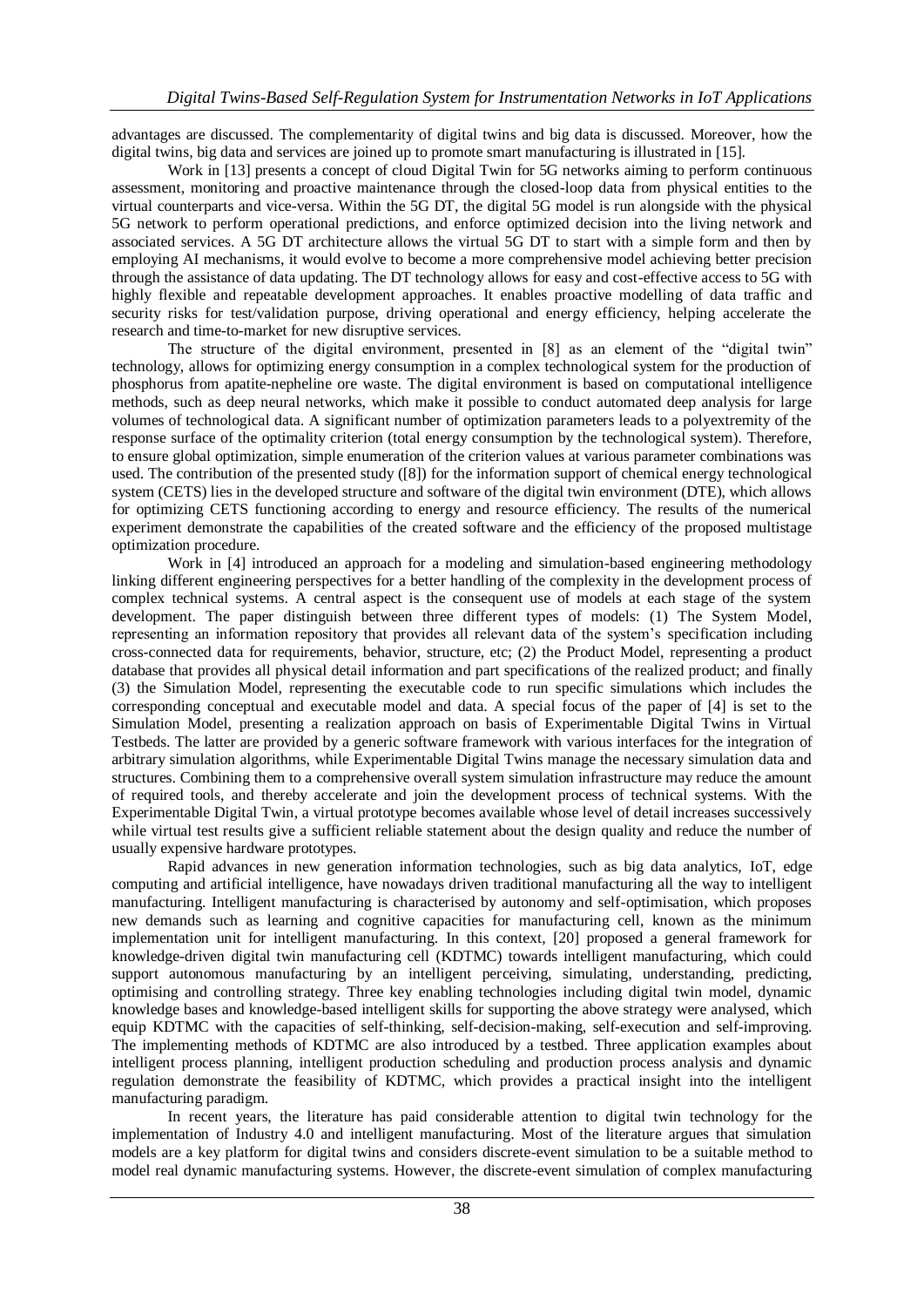systems is a time-consuming process. Therefore, it is difficult to deal with the large-scale discrete optimisation problems in digital twin shop floors. To bridge this research gap, [19] proposed an improved multi-fidelity simulation-based optimisation method based on multi-fidelity optimisation with ordinal transformation and optimal sampling (MO2TOS) in the research. The proposed method embeds heuristic algorithms to accelerate the solution space search efficiency in MO2TOS. Moreover, an improved simulation-based optimisation system was developed, by integrating the proposed method with discrete-event simulation tools. This system is, then, applied to a digital twin-based aircraft parts production workshop. Based on this digital twin infrastructure, different production planning experiments were conducted, in order to evaluate the performance of the proposed method. The experimental results demonstrate that the proposed improved multi-fidelity simulation-based optimisation method is well-applied in solving large-scale problems and outperforms other simulation-based approaches.

Based on the aforementioned works, Table 1 clusters the studied references in some application domains of digital twins (industry, communications, and IoT/networks/protocols), that can be related to instrumentation systems.

Finally, we can summarize the following contributions of this paper regarding to the literature review:

- The investigation of digital twins applied to the instrumantation networks;
- The proposed self-regulation scheme, which considers the digital twins concept to evaluate the quality of data collected by physical sensors;
- A low-cost implementation of the proposed self-regulation system, followed by real experiments conducted by a case study;
- The evaluation of the proposed system by means of a data aggregation scheme, with a median filter.

#### **Table***1* **List of references for application domains of digital twins, related to instrumentation systems.**

| <b>Digital Twin Aplication</b> | Reference                      |
|--------------------------------|--------------------------------|
| Industry                       | $[8]$ , [14], [15], [19], [20] |
| Communications                 | [11, 13]                       |
| IoT. Networks, Protocols       | $[1]$ , [3], [4], [13], [15]   |
|                                |                                |

## **IV. SELF-REGULATION SYSTEM AND CASE STUDY**

#### **4.1 Proposed Model**

Figure 1 presents the proposed model of an instrumentation system in the context of Internet of Things, containing the self-regulation mechanism based on the concept of digital twins.

# **Figure***1***. Model scheme of the proposed instrumentation system with the digital twins-based selfregulation.**



In the proposed system, each sensor  $(S_i)$  that composes the instrumentation system has a virtual replica, a digital twin, at the cloud  $(\widehat{S}_l)$ , which receives, through the wireless channel, the samples collected and/or processed from the monitored signal. In this context, instances of the digital twin can be created in order to analyze the received data and the functioning of the physical twin. A criteria proposed by us, called the Quality of Measurement (QoM) in this work, which depends on the application of the instrumentation system, is used in the virtual space to evaluate the real sensor, and can be considered to evaluate the inaccuracy of a given physical twin. For example, several methods of reconstruction of a received coded signal can be evaluated in parallel by digital twin instances, in order to indicate if the used compression (or aggregation) rate needs to be adjusted; in other example, if the measurements collected by the real sensor are very noisy, generating a high variance (which can be identified by the digital twin), a message can be sent to the physical twin indicating that it could use a median filter (or other method) to smooth the collected signal; in another perspective, if the digital twin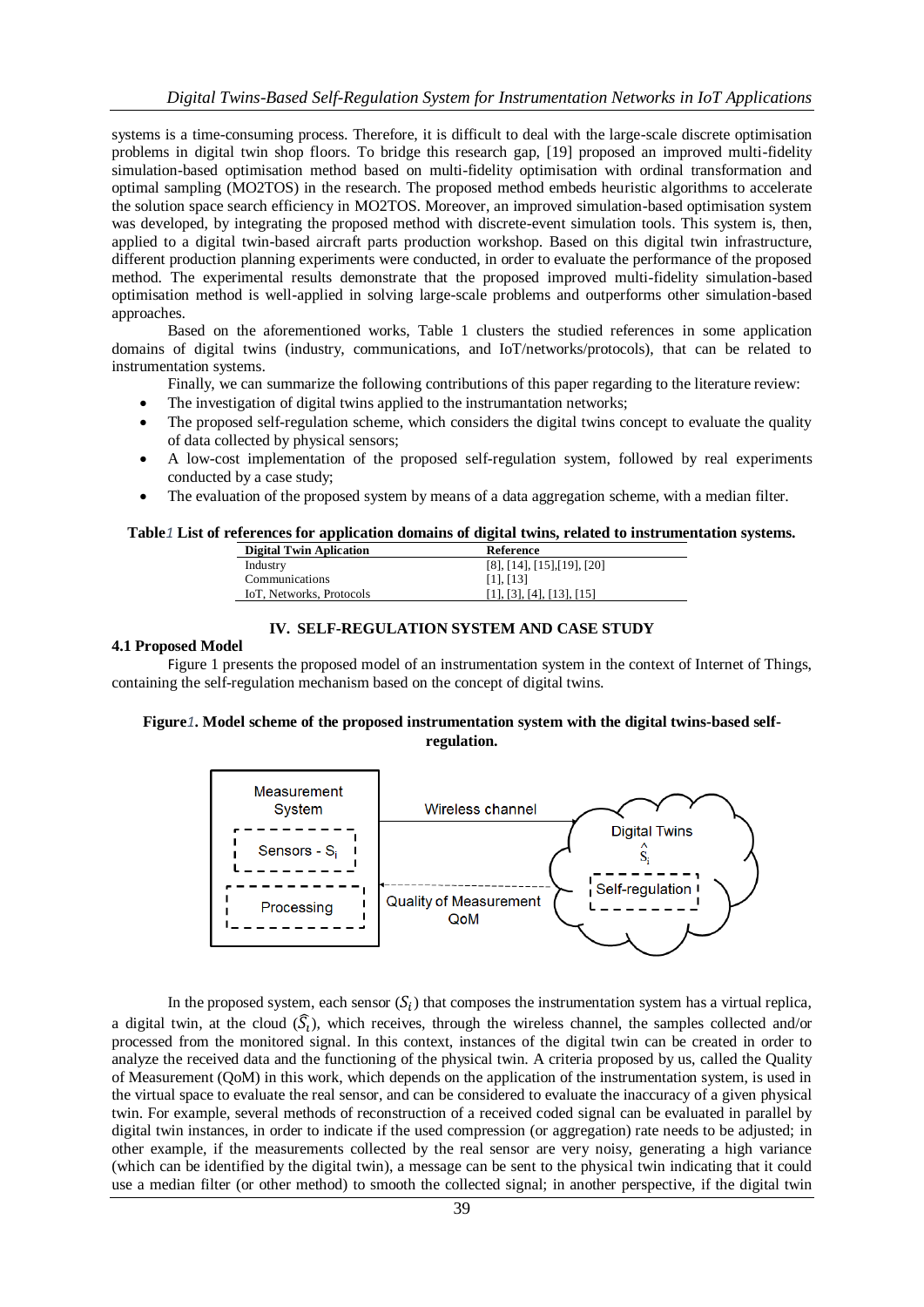senses that the energy of its real pair is below a certain acceptable  $\text{limit}^1$ , a message can be sent indicating that the physical sensor should slow down its transmission rate, or compresses the data at a higher rate than the current one.

Consders that the measurements acquired by sensor  $S_i$  are organized as a vector  $x_i = [x_i(1), x_i(2), ..., x_i(N)]$ , and these data are sent to the digital twin at the cloud, generating the vector  $y_i = [y_i(1), y_i(2), ..., y_i(K)]$ ,  $K \leq N$  (some of the samples can be lost due to the wireless channel). Thus, as aforementioned, the QoM can be defined as a metric  $Q_i$ . } that evaluates the physical sensor from data received at the virtual space.

## **4.2 Case Study**

In this experiment, a low-cost instrumentation system composed of temperature and humidity sensor modules, microcontroller and radio was implemented, thus developing a monitoring (instrumentation) system, presented in Figure 2. The sensor used in the experiment was the temperature and relative humidity sensor DHT11. The microcontroller chosen for this case study was the ESP8266. The choice of this microcontroller was due to its Wi-Fi connectivity and mobility capabilities.

In order to obtain communication with the cloud, the IoT ThingSpeak<sup>2</sup> platform was used, which allows to aggregate, visualize and analyze data flows, in a very simple way. One of the advantages of this platform is the possibility of viewing the data sent by the devices, in real time, in addition to allowing analysis through the MatLab<sup>3</sup> software. Thingspeak is a free platform, and data is sent via HTTP/HTTPS.



**Figure 2. Photo of the experiment, conducted in the case study.**

Figure 3 shows the screen of the cloud IoT platform, ThingSpeak, showing the quantities measured by the temperature and humidity sensors, that were received at the cloud by the digital twin. In this experiment, samples were collected and transmitted at every 30 seconds.

This experiment presented, in a simplified way, the proposed instrumentation system. In this scenario, temperature and humidity sensors collected data at every 30 seconds. Data was sent to the cloud through the Wi-Fi interface of the ESP8266 microcontroller. Upon receiving the signal, the sensors' digital twin was able to indicate that the monitored signals could be smoothed through a median filter. Figures 4 and 5 present the temperature and humidity signals, respectively, along with their filtered versions.

Regarding to the data aggregation procedure, in general, local processing allows greater speed to the process, since data is processed directly by the physical sensor, but with a higher energy cost and memory required for this sensor. On the other hand, cloud processing allows for a lower computational cost on the part of the sensor nodes. However, it generates a higher delay in the network response (from the cloud to the sensor node), in addition to requiring an Internet connection.

**.** 

<sup>1</sup> Information about residual energy from the physical sensor can be sent to the digital twin from time to time.

<sup>&</sup>lt;sup>2</sup> https://thingspeak.com/

<sup>3</sup> https://www.mathworks.com/products/matlab.html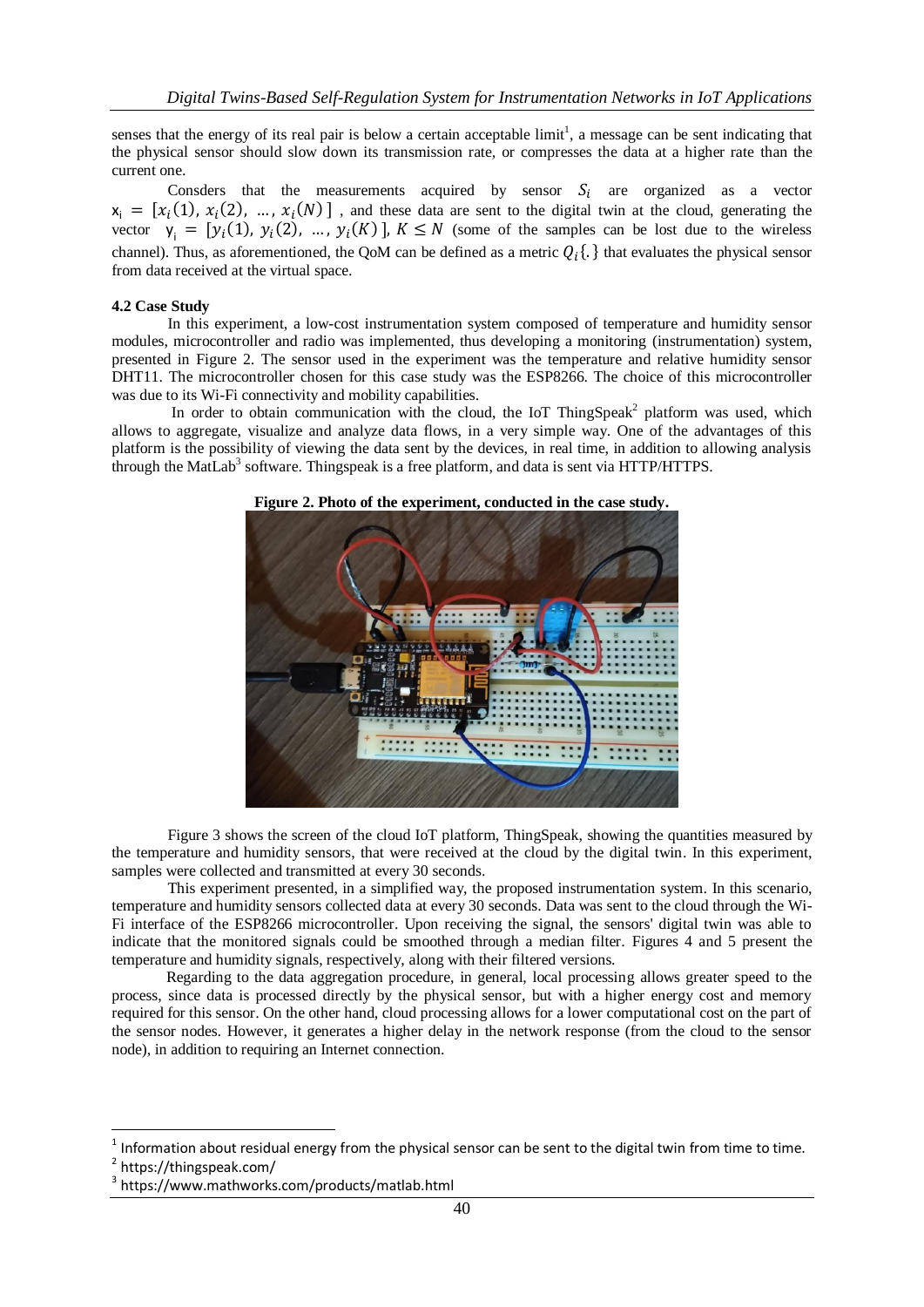





**Figure 4. Temperature signal collected and filtered (with median filter).**

**Figure 5. Collected and filtered humidity signal (with median filter).**



Nevertheless, in our envisioned self-regulation system, the ideia is that the psysical sensor, initially, acquires and transmits the raw data (without processing) to its digital twin (at the cloud). Doing so, it is not necessary to perform any previous processing task, saving sensor's energy. The digital replica (at the cloud), then, receives these data from their physical twin and can evaluate the quality of the measurements (QoM),